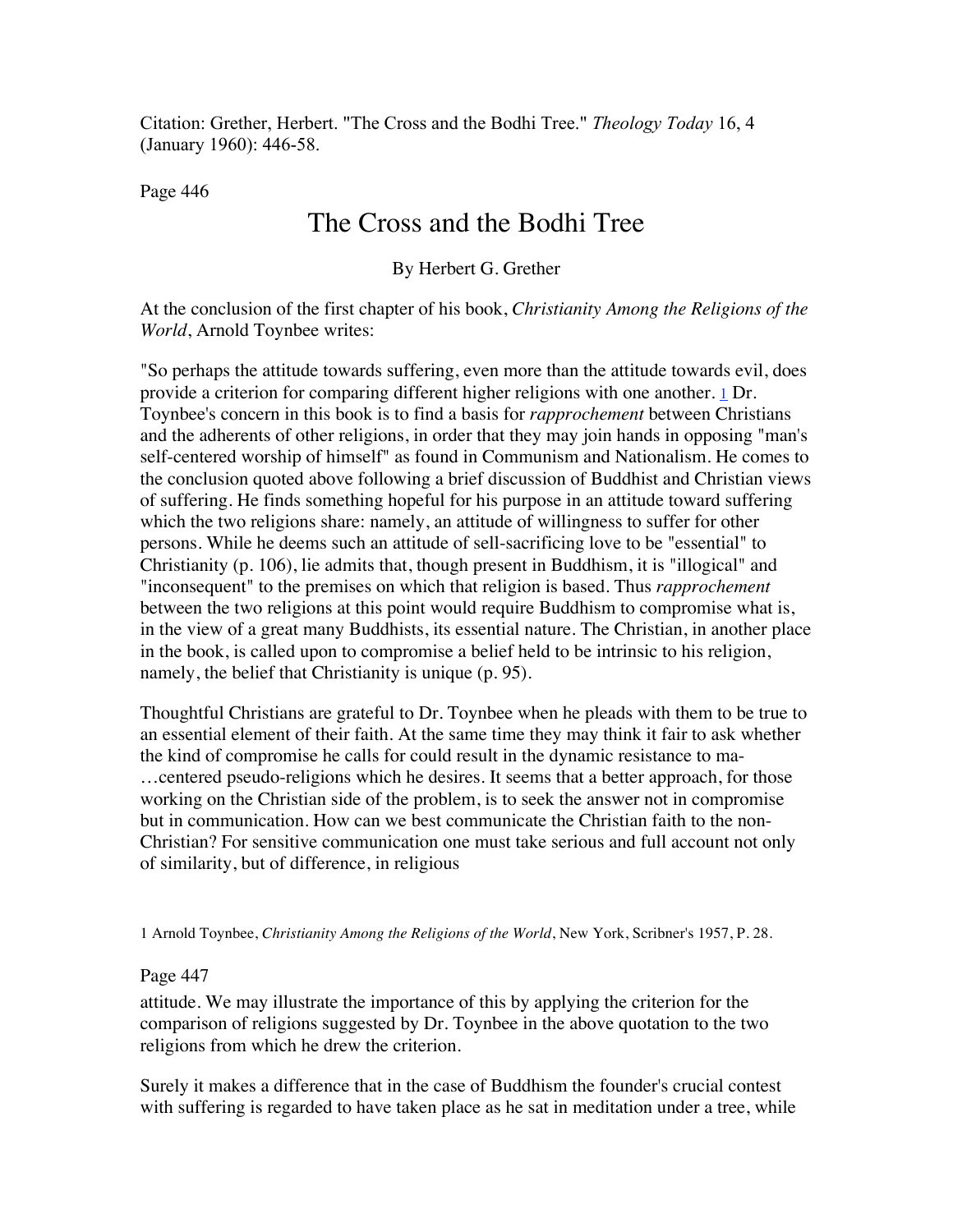in that of Christianity the founder's victory was won in an act of obedient suffering upon " the tree." Each of the events referred to here has provided a great symbol that points us to characteristic attitudes of adherents of each religion toward suffering. What happens when a man lives his life in captivity to the ideal of the Bodhi Tree? What difference does it make if he chooses the Cross instead? In the following comparison of Christian and Buddhist views of suffering and consequent attitudes the writer is drawing, for the treatment of Buddhism, on his encounter with that great faith in Thailand. Unless otherwise qualified, references to Buddhism in this essay will mean the Theravada Buddhism of Southeast Asia, as typified by Thai Buddhism. 2

I

Let us begin with the event that is less familiar to Christians. From the very beginning *the* human problem for the Buddhist has been the question, how shall a man find release from the suffering which mankind experiences. Preoccupation with this problem, a heritage from Hinduism,  $\frac{3}{2}$  has been the central motivation of the religion from its beginning. Buddhism was born as a fresh solution to the problem of suffering.

Siddhattlia Gotama was born a Hindu prince of the Warrior Caste in a small kingdom in what is now part of Nepal and northern India. At the time of his birth court astrologers predicted that he would become either a great emperor or a Buddha. Siddhattha's father was concerned to encourage the former eventuality and did all he could to protect his son from contact with the sorrows of the world. It was not, so the account goes, until he was a young man, already married to a beautiful princess, that he left the palace and encountered human suffering for the first time, in the representative forms

2 Proper names and Buddhist technical terms are transliterated from Pali forms current in Thailand, though Sanskrit equivalents are more familiar in Western lands. 3 See Kenneth W. Morgan (ed.), *The Path of the Buddha*, New York, Ronald Press Co., 1956 , p. 153.

#### **Page 448**  $\blacksquare$

of a sick man, all aged mail, and a dead man. Before returning to the palace he also saw a wandering holy man. This experience led him to resolve to forsake all that had been dear to him in order to discover the truth about suffering and the way of release from it. So with one last look at his sleeping wife and newborn son, he slipped away from the palace, exchanged his princely garments for the rags of a holy man and set about his quest.

For six years Gotama was a seeker. He went first to Hindu sages for instruction, but he did not find with them the wisdom he sought. He then attached himself to five hermits whose specialty was ascetic practice. He outdid them all, to their great admiration; yet he found that torturing oneself was not the way to the answer. In the end, rejecting both the self-indulgence of court life and the self-torture of ascetic practice, he settled upon the Middle Path as the true way. He once again accepted normal fare and with renewed strength sat down under a tree, determined to remain there until the answer came. In meditation under the tree there dawned upon him insight into the Truth. This was the experience which earned for him the title "Buddha" ("Enlightened One"), and provided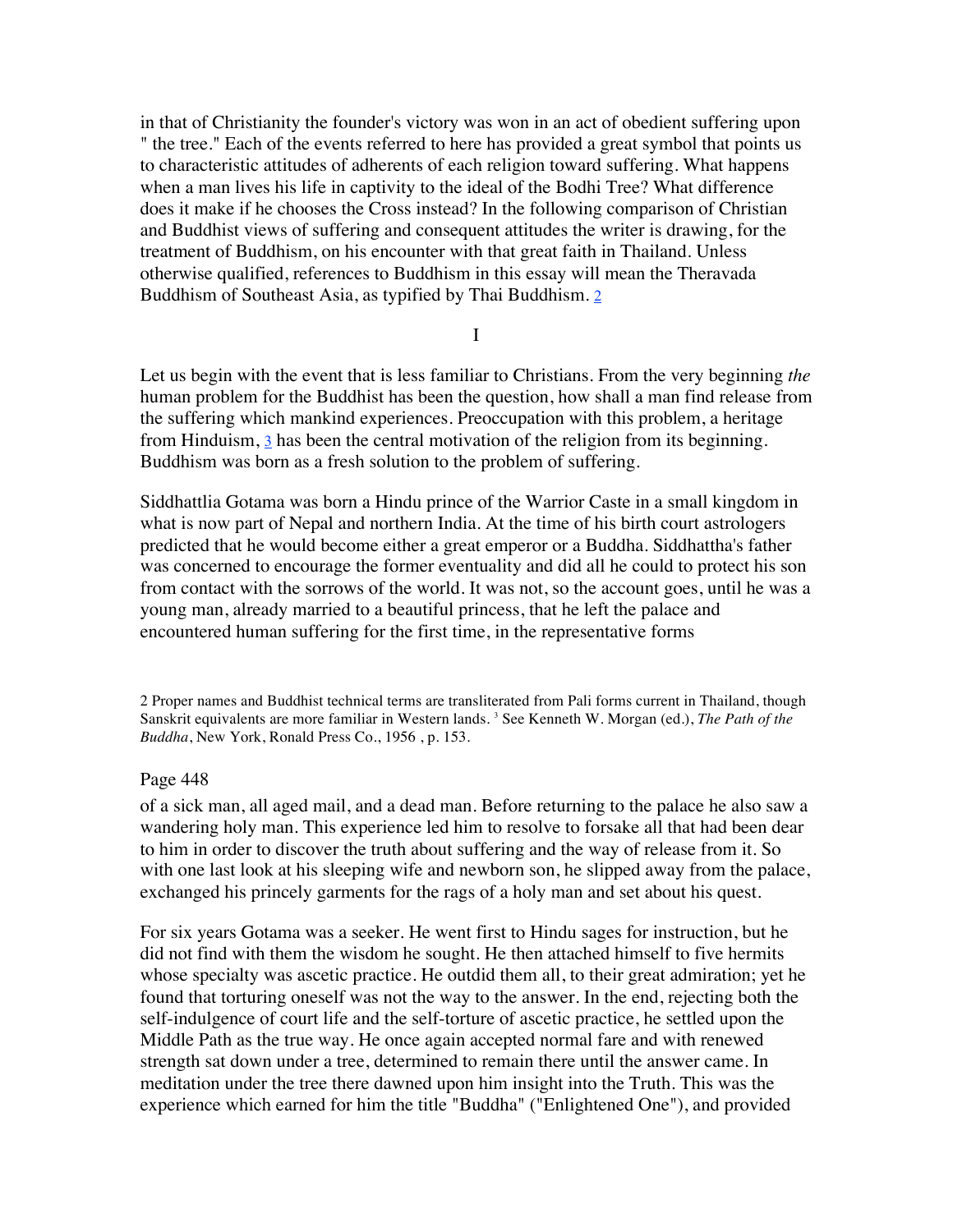the basic insights on which he established what proved to be a new religion.

The insights of this experience, formulated as the Four Noble Truths in the first sermon the Buddha preached following the enlightenment, are often referred to as the heart of Buddhist doctrine. They may be listed as follows:

1. Life is suffering.2. Suffering has a cause.3. There is release from suffering.4. The way of release.

This formula needs explanation.

When the Buddha stated that life is suffering, he did not mean merely that life in this world involves man in suffering. He meant rather that the very nature of existence is such that to live is to suffer. Our existence, whether on earth, in heaven, or in hell, is marked by three things: impermanence, non-substance,  $\frac{4}{3}$  and suffering. There, is no such thing as life redeemed from tears and pain. While we live, we suffer.

4 This means that there is no permanent underlying principle of individuality, i.e, no "soul" in any individual or entity.

# **Page 449**  $\blacksquare$

The basic cause of suffering is desire, or lust for life. It is because we crave life and all the illusory "blessings" which go with it that we live on. Behind our craving is ignoranceignorance of the true nature of our existence.

As surely, however, as there is a cause of suffering, there is also release from it. This is the "good news" of Buddhism. It is good news, at least, for those who radically and really accept the premise of the first Noble Truth. Release from suffering, which involves escape from existence, is not, however, an easy thing. Because of our blindness to the Truth and our consequent longing to enjoy life, we find it very difficult to accept the Truth. Every deed we do while in this darkened state of mind binds us all the more firmly to life. We must live on to be punished or rewarded, as the case may be, in accord with the operation of the Law of Kamma (Pali form of Sanskrit *Karma*). This involves us in a cycle of rebirths almost without end. Rare and fortunate is the man who can escape the wheel of life in a short time-though there is hope that in the end all men will escape, after countless eons.

The way of release or escape, often characterized as the Middle Way, is formulated as the Eightfold Path, thus: right understanding, right mindedness; right speech, right actions, right livelihood; right efforts, right mindfulness, right concentration.

"Right" in this formulation implies in each instance a peculiarly Buddhist way of looking at things. For example, right understanding means that one must understand life to be what the Buddha concluded it was-namely, impermanent, without "substance," and in essence suffering. One must understand the Four Noble Truths. One must understand the Laws of Kamma and Dependent Origination. 5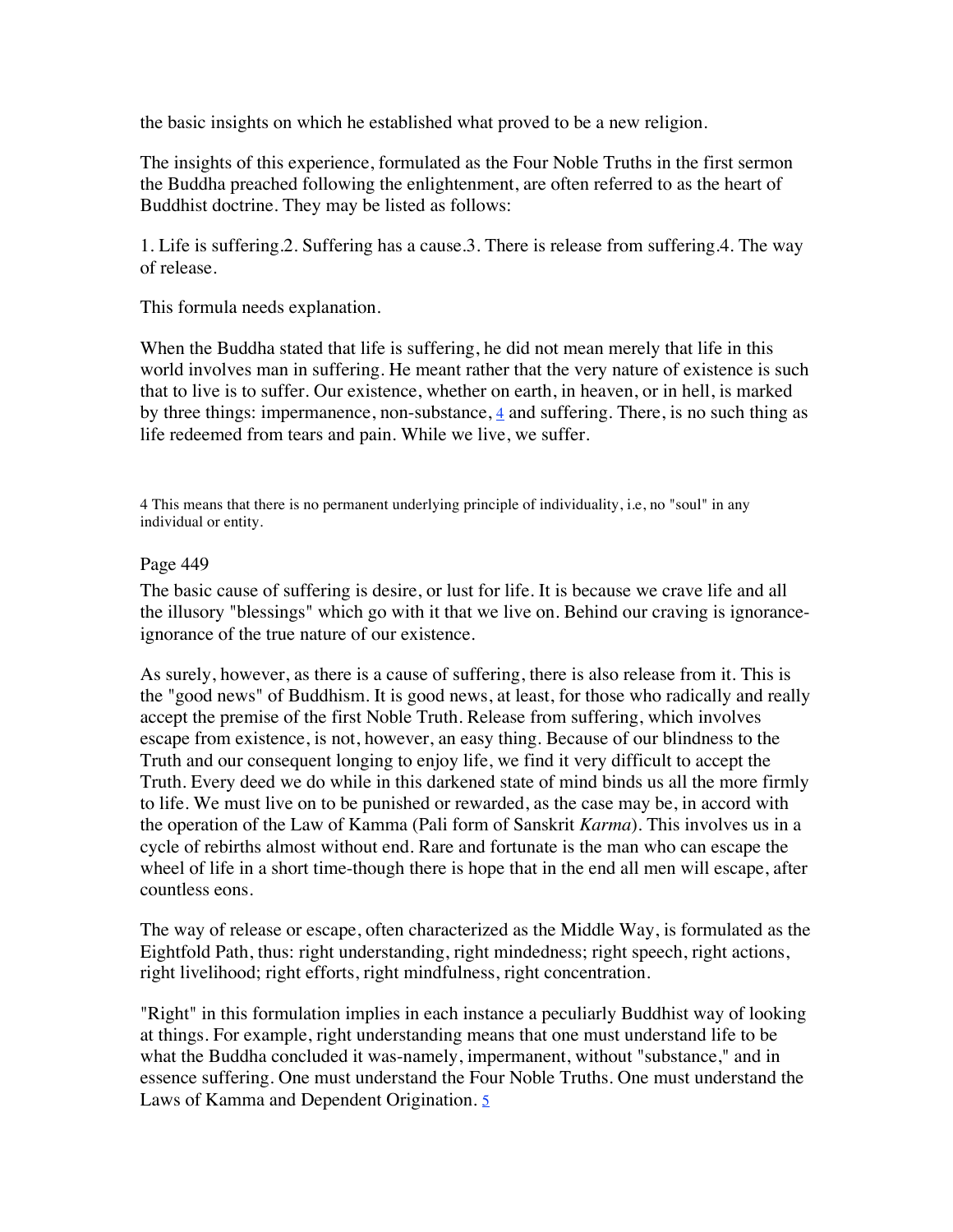It is significant that the Eightfold Path begins with right understanding and right mindedness. For the Buddhist, knowledge is supremely important. In the end, for him the only hope of total ease from suffering is in what he calls Higher Wisdom.

But the Path is long, and there are other steps in it. The next three items represent what the Buddhist calls ethical discipline. Right speech, right action, and right livelihood involve living in

5 The Law of Dependent Origination is a list of twelve phenomena linked together to explain the origin of life and suffering. The vulnerable links of the chain are *ignorance* and *desire*, which thus provide the points at which the Buddhist hopes to break the chain and so end suffering.

#### **Page 450**  $\blacksquare$

accord with the precepts which guide Buddhists in their everyday relationships with their fellow men-the avoidance of harming others, as well as oneself, through refraining from taking life, from taking property without the owner's consent, from indulging in sexual license, sins of speech, and the use of narcotics and intoxicants. Further, one must not engage in making a living by work which involves dispensing the means of wrong-doing to others. All this, while it cannot in itself result in ultimate release from suffering, does help to improve the human situation and is indispensable for the pursuit of the Mental Disciplines, which are referred to as right effort, right mindfulness, and right concentration. This last grouping points us to the stress which the Buddhist places on discipline of the mind. Indicative of this is the great popularity of books and lectures on psychology in Thailand and other Buddhist countries. Once again, however, though mental discipline is regarded as beneficial to some degree for itself, by providing peace of mind and mental clarity, it is not of itself the final key to release from life and suffering. It is pursued with the purpose of making it possible for the individual to "realize" the Truth (as over against mere intellectual understanding, with which the seeker may have begun) which sets him free. He must come to have an intuitive grasp of the Truth. This Truth is so far beyond and above the common life of man with its relationships that the ethical distinctions of man's life are lost. To know good and eviland the one may not be known without the other-is to suffer. Such a grasp of ultimate Truth the Buddhist attains in the last, highest degree of concentration, for which all the other steps of the Path are but preparation. In Higher Wisdom is the ultimate answer.  $6$ 

Such, then, is the normative view of Theravada Buddhism on the cause and cure of suffering. But there is another way in which a Buddhist may react to suffering, a way that is not consistent with the received doctrine, and yet which has support in no less authority than the example of the Buddha himself. The traditions of the life of the Buddha tell us that upon his enlightenment he was tempted by Mara (the Devil) to go at once to Parinibbliana 7 But he chose to stay in the world and teach the doctrine to all who would receive it. Thus he gave up his rightful bliss for forty-five years for the sake of his fellow beings. A similar interpretation is placed upon his leav-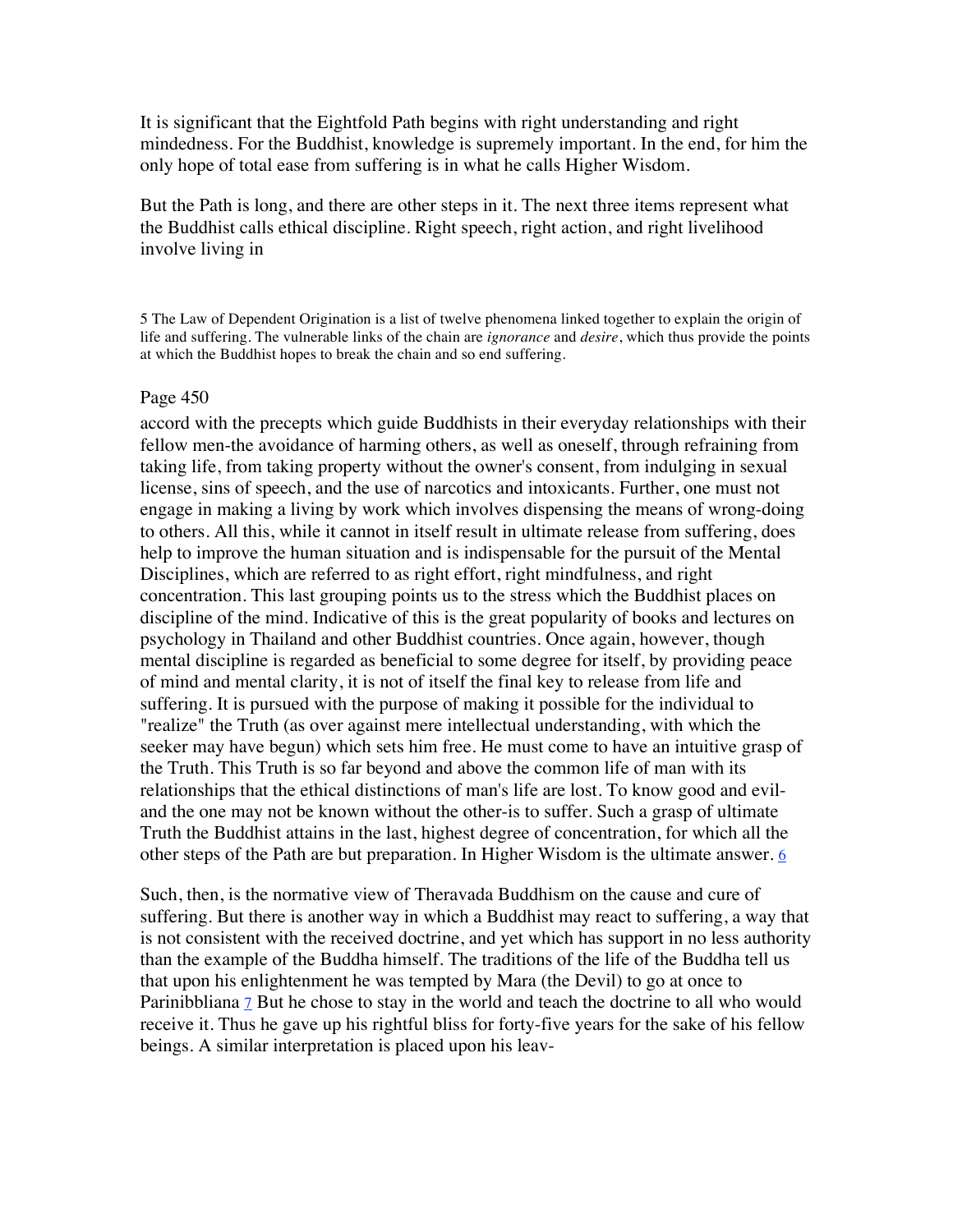6 For a fuller treatment of the Eightfold Path see Morgan, *op. cit*., pp. 28-32.7 "Complete" Nibbhana, that is, Nibbhana immediately following death.

# **Page 451**  $\blacksquare$

ing palace and family. This was no irresponsible forsaking, but rather it was done deliberately, at cost to himself, not only for his own sake but for the sake of all mankindhis family, of course, included. In this we have a motivation which Christians can understand and admire. Indeed, one suspects that much of the power and attractiveness of Buddhism for people has been due to what he did for them!

One should pause to note that Buddhists have, in the interest of consistency with the normative view, sometimes interpreted the post-enlightenment sufferings of the Buddha as being due to deeds done in previous existences. For example, the mortal sufferings of the Buddha at the end of his long life-of which the immediate cause was the eating of spoiled food-are explained as due to the fact that as a physician in a former existence the Buddha had given a patient an overdose of laxatives, thus causing a bloody discharge. For this lie suffered his death pangs-with equanimity, of course.  $8$ 

Nevertheless, the motif of self-sacrifice recurs persistently in Buddhist teaching and tradition. It is the theme, for example, of many of the Jataka Tales, which recount in popular form previous existences of the Buddha, In the telling, many a Buddhist precept is pleasantly communicated. A long sermon based on one of these stories is very popular today. The Shell Oil Company, Ltd., in need of a suitable theme for a calendar commemorating the year 2500 Buddhist Era (A.D. 1957), chose to illustrate this sermon. It is the story of Prince Vessantara who, in his zeal for charity, gives away to Brahmans of a neighboring city the royal elephant on which he has been riding. The elephant is associated in the minds of the people with the welfare of the city. Displeased with the prince's deed, they request the king to send him away. This the king does. With the prince go his wife and two small sons. The prince, continuing his almsgiving and his quest for truth, gives away in succession his horses and chariot, his sons, and finally even his wife. But there is a happy ending. The prince's wife and children are restored to him, and when the facts about his self-effacing charity reach the ears of the king, he sets up Prince Vessantara and his consort as rulers over another city.9

8 *The Life of the Buddha According to Thai Temple Paintings*, United States Information Service, Bangkok, 1957, p. 140.9 For other examples of birth stories illustrating the(pp. Buddha's willingness to suffer-and even to die-for others, see "Banyan the Golden Deer pp. 56-59), "The Hare" (pp. 37-40), and "The Great-Hearted Monkey" (pp. 67-70) in *Jataka Tales*, retold by Ethel Beswick, London, John Murray Ltd., 1956.

## Page 452 **452**  $\blacksquare$

Stories such as this are regarded in Thailand as having practical value for inculcating a spirit of compassion and selflessness among those who are less advanced in the religious quest. But they are also regarded as having no value for the religiously advanced-indeed, they are distortions of the pure Truth which alone can lead to ultimate release. They have temporary value as a step toward the goal, but the goal remains the same, and forever out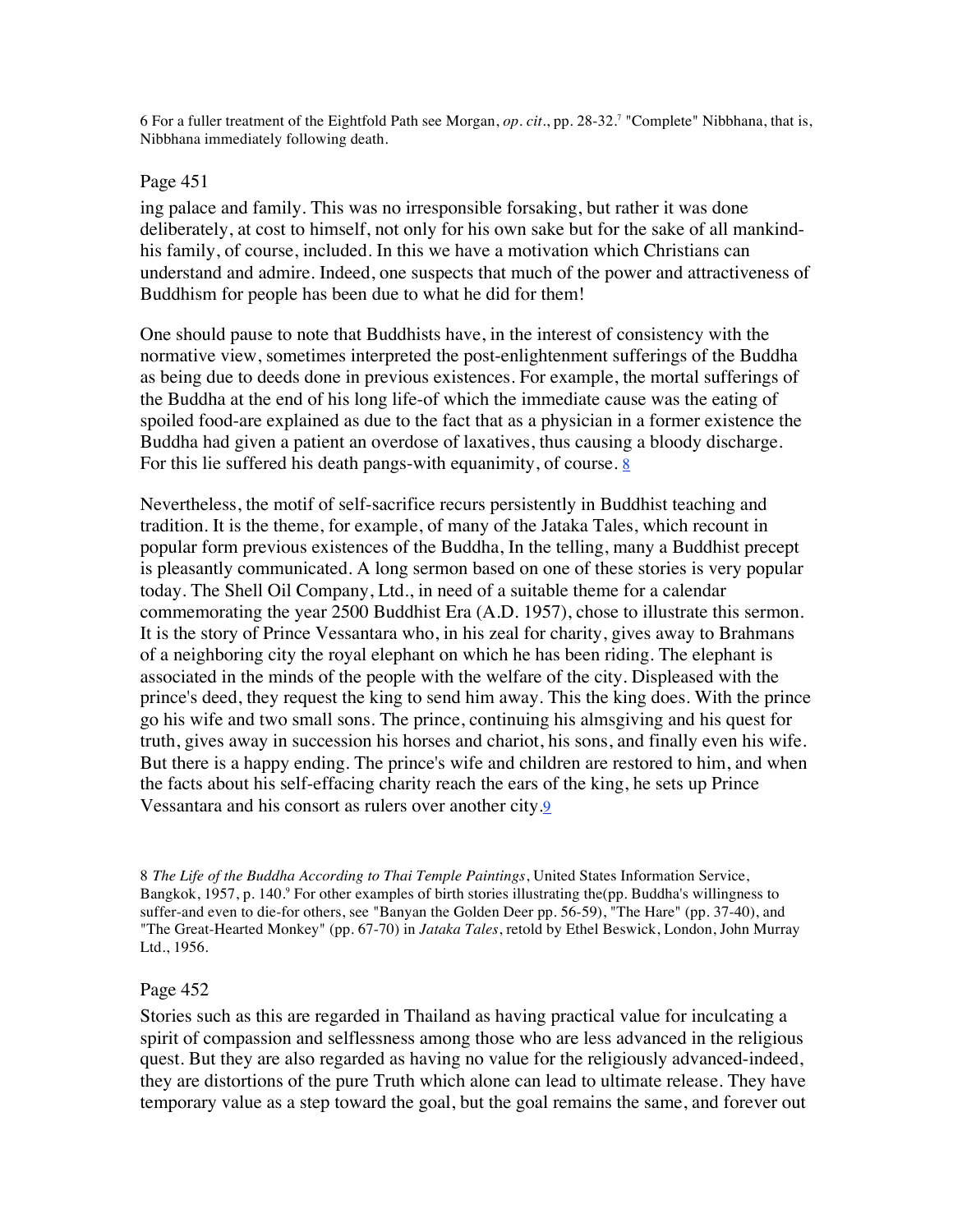of reach to one who does not move on to Higher Wisdom.

A similar and highly significant departure from the normative position of Buddhism on suffering may be seen in the shift in ideal from the Arahant of Theravada Buddhism to the Bodhisattva of Mahayana Buddhism. The Arahant is the sage who has "arrived." He is essentially a solitary, self-contained, and self-dependent figure. He journeys "lonely as a rhinoceros" upon the religious quest. The Bodhisattva, on the other hand, is one who has attained the insight necessary for release from suffering, but who chooses to remain with his fellow beings, helping them until every living creature is at last set free. This ideal has tremendous appeal! But note once again that the end of all and for all remains release from life and suffering.

In summary one must say: suffering on behalf of one's fellow beings may be admired by Theravada Buddhists. Yet the true goal of every man remains release from his own sufferings. In quest of this, ethical striving and mental discipline have value in lessening bodily and mental ills among men. But in the end total release can come only through intuitive knowledge of a highly special set of facts relating to the nature of existence. For this view the Bodhi Tree (i.e., "Enlightenment Tree") seems a fitting symbol.

#### II

For Christians the human problem *involves* suffering, but we may not say that it is suffering. The problem is, how can the broken relationship between God and man be restored. We can understand the Christian view of suffering only in the light of that relationship and its restoration. This means that we must also take account of the character of God and the purposes he has for the world which he created. God made us for himself, and it is his sure purpose that we should return to him.

God reveals himself to men as sovereign personality. Since this is so, as man's motives may be mixed, so God's purposes may be

#### Page 453 **453**  $\blacksquare$

multiple. Further, they may be only partly revealed to men, as God chooses. Thus, when the Christian searches to discover the Creator's purpose in allowing for suffering in a world which God made good, the Christian finds it better to speak of *purposes*.

With this in mind, we may note that the Bible suggests a variety of purposes for suffering:

1. Suffering is punishment for sin-most particularly the sins of pride and disobedience before God. This idea is so prominent that it does not need illustration.

2. Yet, for God's people, the suffering which they experience need never be taken as punishment for the sake of punishment. Punishment has its purpose: to teach, to correct, to move to repentance. We find this idea behind words of Jesus who, pointing to contemporary sufferers (Luke 13: 1-5), called men to repentance. Jesus himself is regarded by the writer of Hebrews as so much one with men that even lie "learned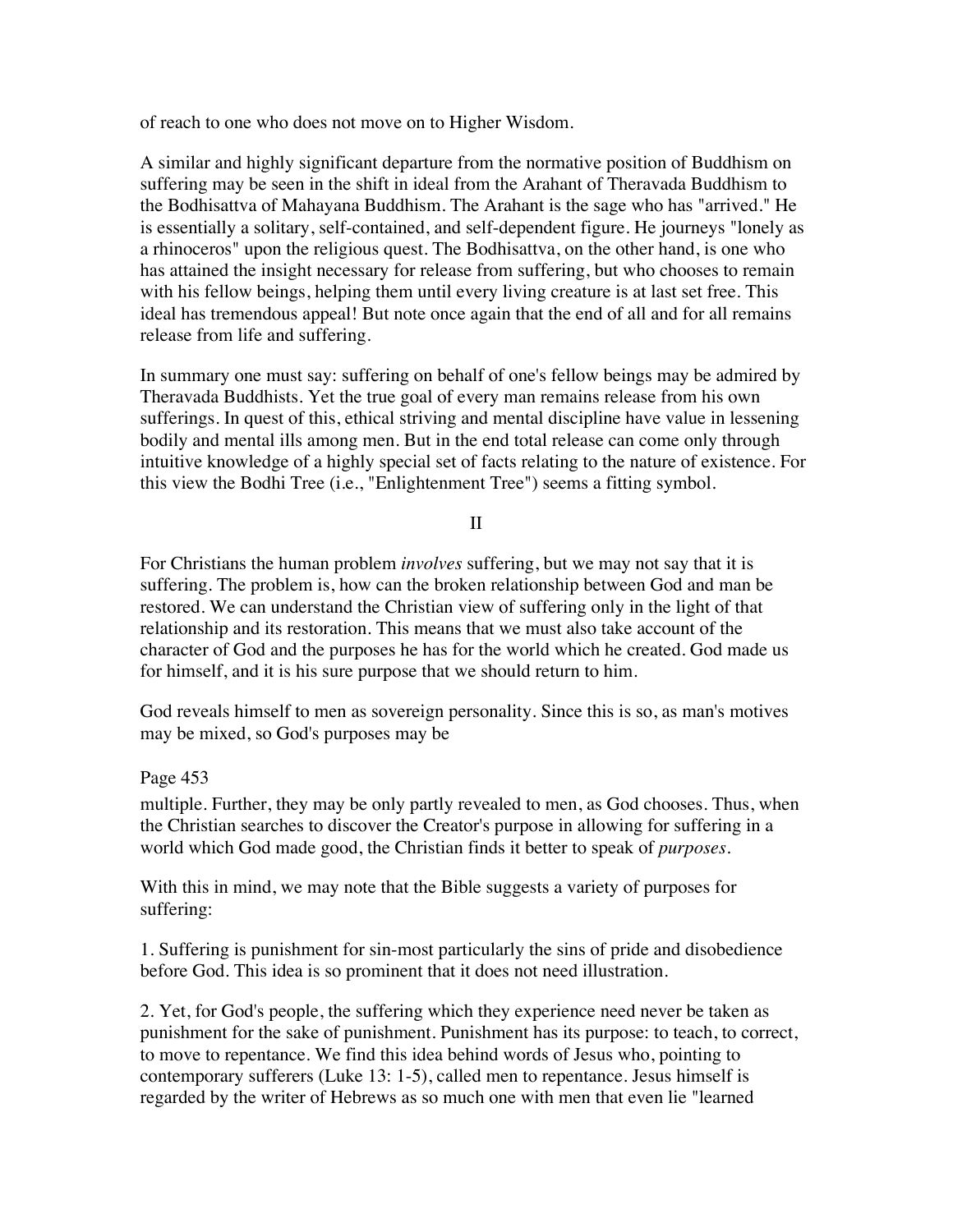obedience through what he suffered!" Paul is sensitive to the corrective aspect of suffering rightly accepted when he writes to the Corinthians: "Godly grief produces repentance that leads to salvation" (11 Corinthians 7:10).

3. Sometimes the suffering that a good man suffers seems all out of proportion to his sins or his need for discipline. It seems impossible to explain it either in terms of punishment or discipline. For the Biblical man there is no recourse to the explanation provided for the Buddhist by his doctrines of Kamma and Rebirth. In the end the sufferer may, like job, bow before the mystery of God's purposes and the majesty of his person. Suffering, even though not fully explained, may have a part in the unveiling of God's glory (Compare John 9: 3). If it can do this, it need not be counted as loss, even though one cannot fathom the mystery.

4. But there is to the mind of the Christian an experience of suffering in life which is different from the above meanings, and which for him reveals the highest and holiest purpose of suffering. This is vicarious suffering. For the Buddhist philosopher vicarious suffering does not enter in; it is excluded by his Law of Kamma. For him, what appears to the Christian to be vicarious suffering is the sufferer's own doing. But for the Christian, who accepts the fact that we men are all bound together in the bundle of life, and that God meant it to be so, *vicarious suffering is the God-appointed*

## **Page 454**  $\blacksquare$

*means by which the broken relationship between God and man is restored*. It thus provides the Christian answer to the human problem.

Although the idea of vicarious suffering is present in the Old Testament, it took die event of the Gross Lo release it and send it out into the world with power to draw men to God. The great Old Testament passage for the concept is, of course, Isaiah 52: 13-53: 12. Here a person (or a people) suffers for the healing of the nations. He can bear their pains and sickness because, though innocent, he makes himself one with them in their guilt and distress. This is the antithesis of the separation and rejection of responsibility expressed in Cain's question, "Am I my brother's keeper?"

In his ministry Jesus had already begun to fulfill this great passage. We have only to recall how he touched the leper and healed the sick (note the quotation of Isaiah 53: 4 in Matthew 8: 17), how he grieved over the hardness of men's hearts, wept with the bereaved, agonized over temptation. But it was the event of the Cross which opened the disciples eyes at last and, together with the resurrection, brought to life and power the ancient poem.

The Cross is thus the fitting symbol of the Christian attitude toward suffering, subsuming as it does the characteristic meanings attached to suffering in the Bible: punishment, discipline, mystery, and sacrificial, redeeming love.

It may be asked whether the characteristic Buddhist explanations of suffering have any place in the Christian view. Do desire and ignorance figure as causes of suffering? If one understands these terms only as the Buddhist does, the answer must be no. If taken in the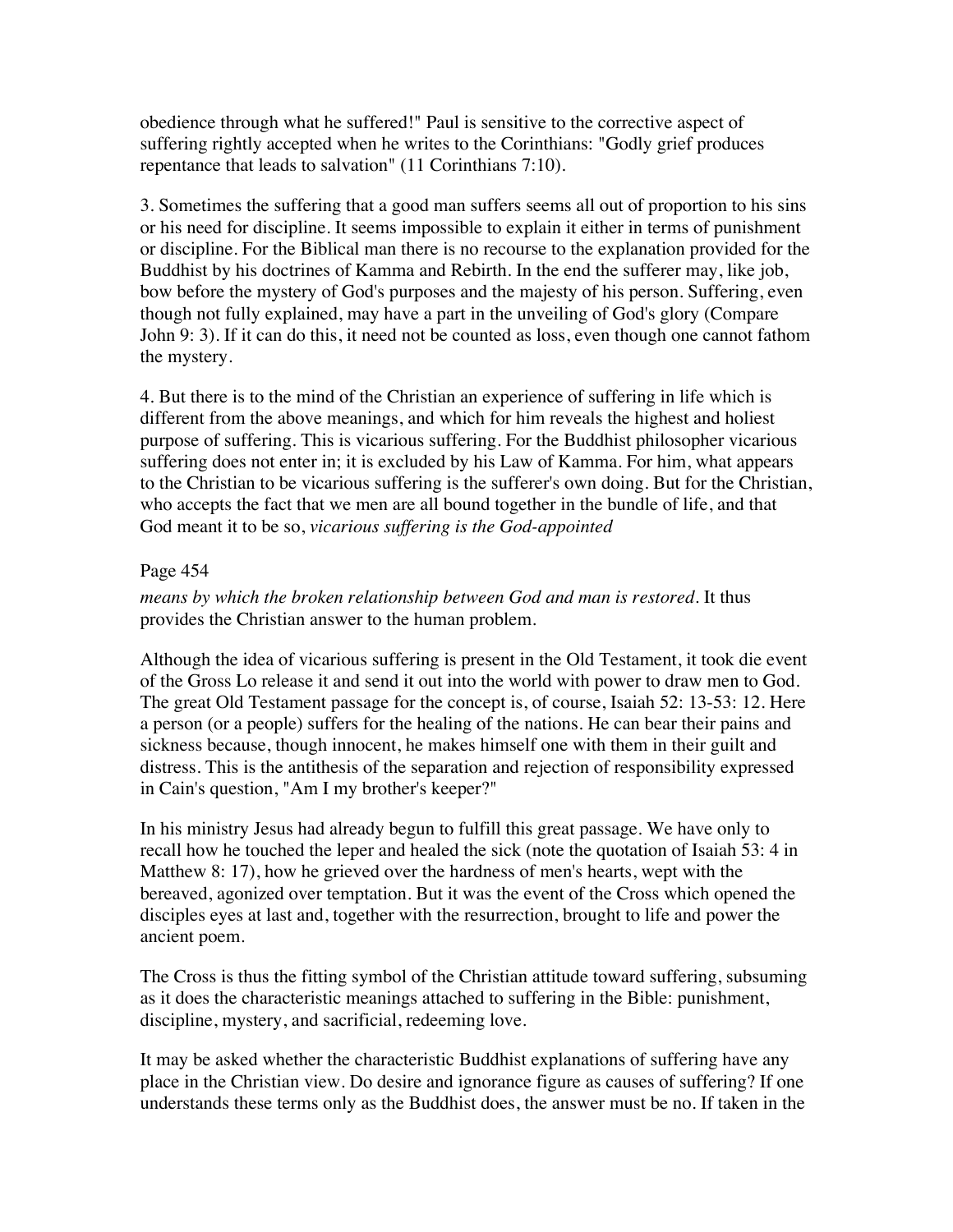Biblical way, they do point to proximate causes of suffering. It is clear, for example, that *wrong* desires lead to suffering. Suffering entered the world subsequent to an act motivated by wrong desire on the part of man-the desire to "become like God" (see also I Timothy 6: 10, Proverbs 21: 25). Yet it is wordly of note that according to the Bible it is God who judges what is wrong and who executes judgment, with a view not only to punishment but to reclaiming the sinner. Suffering does not enter the human scene as the result of the inevitable working of an impersonal law of nature.

Again, ignorance may bring men to grief (compare Proverbs 1:

#### **Page 455**  $\blacksquare$

20-33). But it is not ignorance of the nature of existence, 10 but rather ignorance of God and his purposes-an ignorance which arises from refusal to fear God, who is the beginning of wisdom. In the Biblical perspective, we can see nothing clearly apart from God.

To sum the matter up, the Christian faith is concerned With the restoration of the broken relationship between God and men. The suffering of Jesus Christ for men has power to transform selfcentered, death-producing grief into the repentance which turns men toward God. They are won by an act of love. As his reconciled ones follow after him, they too take up the Cross and share in the ministry of reconciliation. God, who loves the world and does not desire that anyone should perish, makes his appeal through them, insofar as they are in Christ.

#### III

Fair comparisons are difficult in a situation as complicated as that produced by the great religions of the world. There is a wide range in the way each religion is understood and practiced, and all degrees of devotion to each way of understanding. Thus it is hard to compare the effects of the Christian and Buddhist ideas about suffering on their adherents. Exceptions abound; yet this need not blur for us the real differences that exist. Some generalizations are possible and helpful.

The Cross and the Bodhi Tree both produce men who accept suffering with courage. One may go on to say that devotion to the ideal symbolized by the Bodhi Tree can provide men with a considerable measure of calm resignation in the hour of pain. We may say they accept suffering "philosophically." Closely akin to this reaction, however, is one which makes Christians less happy: Buddhism produces men who accept suffering *fatalistically*. When misfortune falls in Thailand, the almost invariable reaction is to shrug it off with the words, "Dtam boon, dtam kam." $11$  This means, in effect, that everything happens according to one's merit or demerit, so there's no use getting upset about it or trying to do anything to remedy the situation. The Buddhist thinker does, indeed, attempt to employ the saying to encourage people so to act now as to guard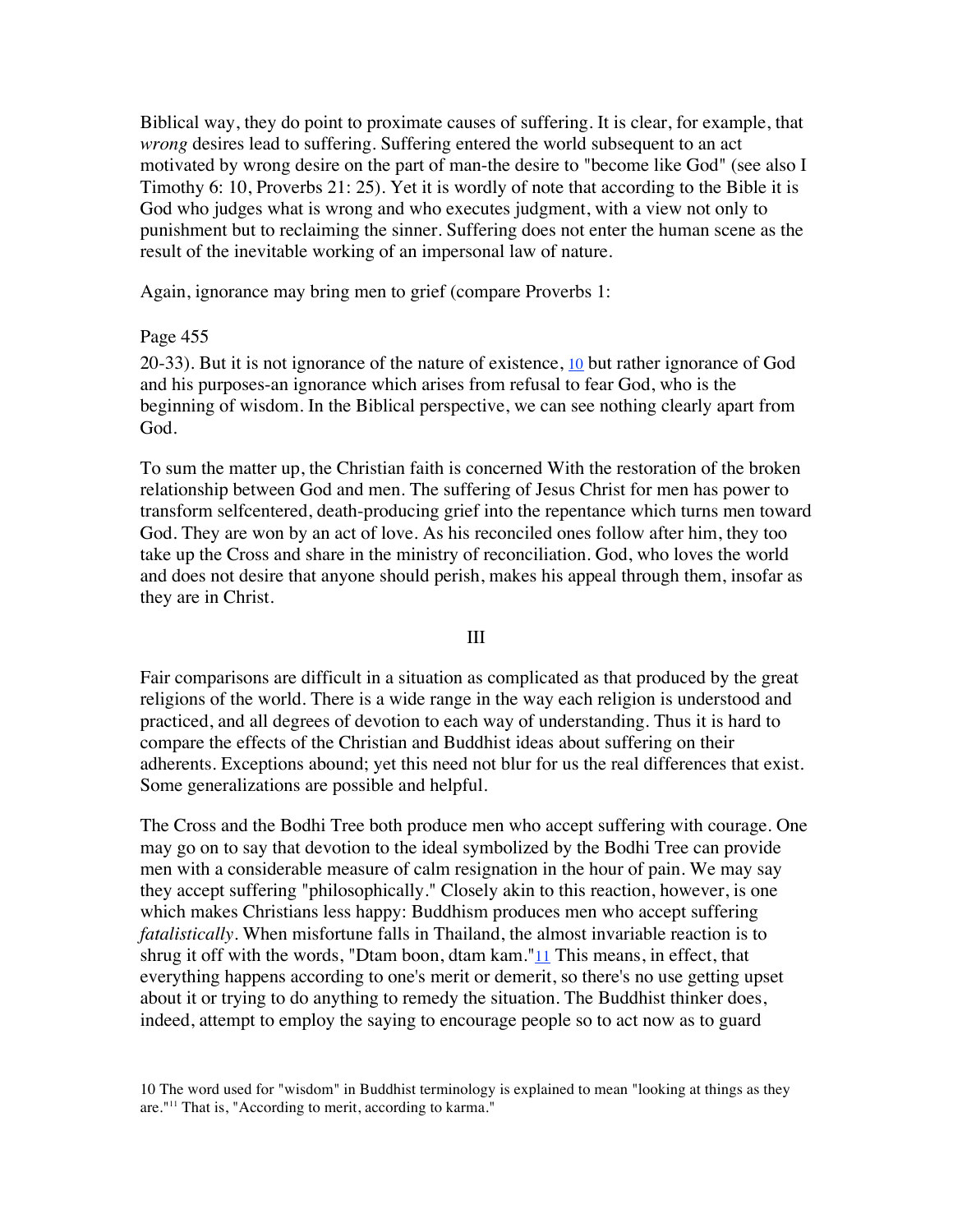## **Page 456**  $\blacksquare$

against future suffering-but, it seems to the writer, with notable lack of success.

For the Christian, courage in the face of suffering is based on a sense of purpose and hope, as well as justice. Though a man suffer, God is God, and the life he has given each of us is redeemable. One can be redeemed from suffering, and even through it. This is the opposite of fatalism.

Both the Cross and the Bodhi Tree produce men of compassion, men who are concerned to alleviate the sufferings of fellow creatures. In Thailand there are Buddhist priests and laymen who have demonstrated their compassion for the leper, for the victims of flood and fire, for the ignorant, the poor, and the sick. Yet, when we speak of Buddhist "compassion," the very use of the word may be misleading. The Buddhist ideal is one that involves detachment. It is one of exercising compassion without passion! Whenever concern for the plight of one's neighbor moves one to full involvement in suffering, including emotional involvement or sorrow, one is moving away from the ideal. Thus normative Buddhism tends to produce persons whose goal (and practice, where possible) is to be above and beyond the sufferings of their fellow men, essentially untouched by them. This attitude is illustrated in the following quotations  $12$  from the Dhammapada, which is part of the Pali canon of Buddhist Scripture:

"When the wise one puts off sloth for zeal, ascending the high Lower of wisdom, he gazes sorrowless upon the sorrowing crowd below. Wise himself, he looks upon the fools as one upon a mountain peak gazing upon the dwellers in the valley" (No. 28)."Even for great benefit to another let no man imperil his own benefit. When he has realized what is for his own good, let him pursue that earnestly" (No. 160).

It is not hard to see why it is generally believed among Buddhists in Thailand that one cannot attain ultimate release from suffering as a householder. One must be an monk, living apart with leisure for the practice of the mental disciplines which lead to the goal. I recall the complaint of a Buddhist leader in good works that his monastery was too close to town. Troubled lay folk found it too convenient to disturb the meditations of the monks. The further one goes in the Buddhist quest, the more lie is inclined to walk alone.

12 Quoted here as found in Paul A. Eakin, *Buddhism and the Christian Approach to Buddhists in Thailand*, Bangkok, 1956.

#### **Page 457**  $\blacksquare$

The further one goes in the way of the Cross, on the other hand, the more closely one is drawn to his brother. The Cross moves men to suffer willingly, even with joy, for other men. One recalls Paul's bold, moving words to the Colossians: "Now I rejoice in my sufferings for your sake, and in my flesh I complete what is lacking in Christ's afflictions for the sake of his body, that is, the Church" (1: 24). The history of the Church is filled with other examples.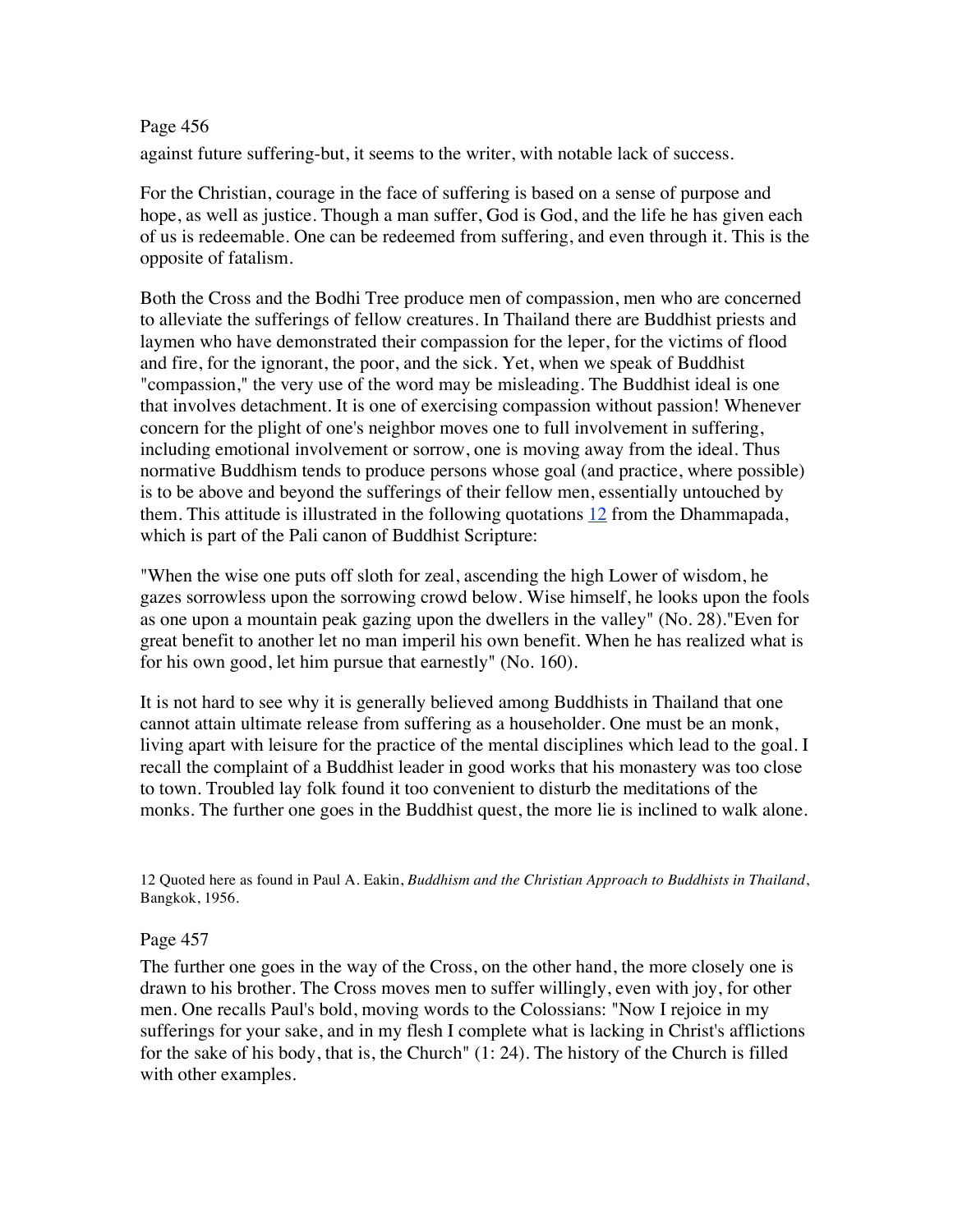It is interesting to note here how the ideal of the Christian pastor stands in contrast to that of the Buddhist monk. The pastor is ever ready to spend himself for God's people. He is close to them in their suffering. He is all things to all people. When they weep, he weeps. The pastor's sympathizing tear does not mean, however, that he should become emotionally involved in the destructive passions of his parishioner, reacting in unjust or unseemly anger toward the parishioner's "persecutors." This would be a perversion of the Cross of him who said, "Father, forgive them." There is here a point of contact with the Buddhist idea of "compassion without passion." The difference lies in the fact that for the Buddhist all anger is wrong. He does not see that God gives us some wrath to spend in the cause of compassion and justice.

Finally, both Buddhism and Christianity are ethical religions of a high order. But it seems to the writer that the spending of much time under the Bodhi Tree unnerves men for the contest with wrong, especially at those times when it becomes clear that a morally right action will involve the doer in suffering.13 The writer recalls a conversation between a Buddhist lecturer and a Christian missionary. The Buddhist asked the Christian whether he would be willing, if he believed it was God's will for him, to go work in a Communist country. Upon receiving an affirmative answer, the questioner expressed admiration, while a number of Buddhist priests who were listening betrayed incredulity. Buddhist thought leads one to the place where meditation is more important than acting, where peace of mind is more to be desired than service, and where it is perfect bliss to be beyond and above all relationship and relatedness. For the Christian, it is more important to obey God.

In summary, the man who follows the Buddha to the Bodhi Tree and beyond may face suffering with courage and equanimity. He is

13 One says this, well aware that a perverted apprehension of the grace of God in the Cross can do the same thing for Christians!

#### **Page 458**  $\blacksquare$

may. be moved to serve fellow sufferers, as did the Buddha, with compassion and selflessness. But a profound experience of the Bodhi Tree presents him with a temptation often irresistible: namely, to remain upon the mountain, gazing sorrowless upon the Sorrowing crowd below. It is not so with him who chooses to take up the Cross and follow Jesus.

Here we have an answer not only to the problem of suffering, but also to the problem of communicating the Christian faith to non…Christians. It has been well put by a Thai Christian doctor who is spending his life now ministering to lepers for Christ's sake: "Only love in action can win our people. Buddhism teaches principles; Christianity is a way of life. Buddha teaches how to avoid pain; Christ gives comfort, hope and teaches dedication and Service, regardless of pain." 14